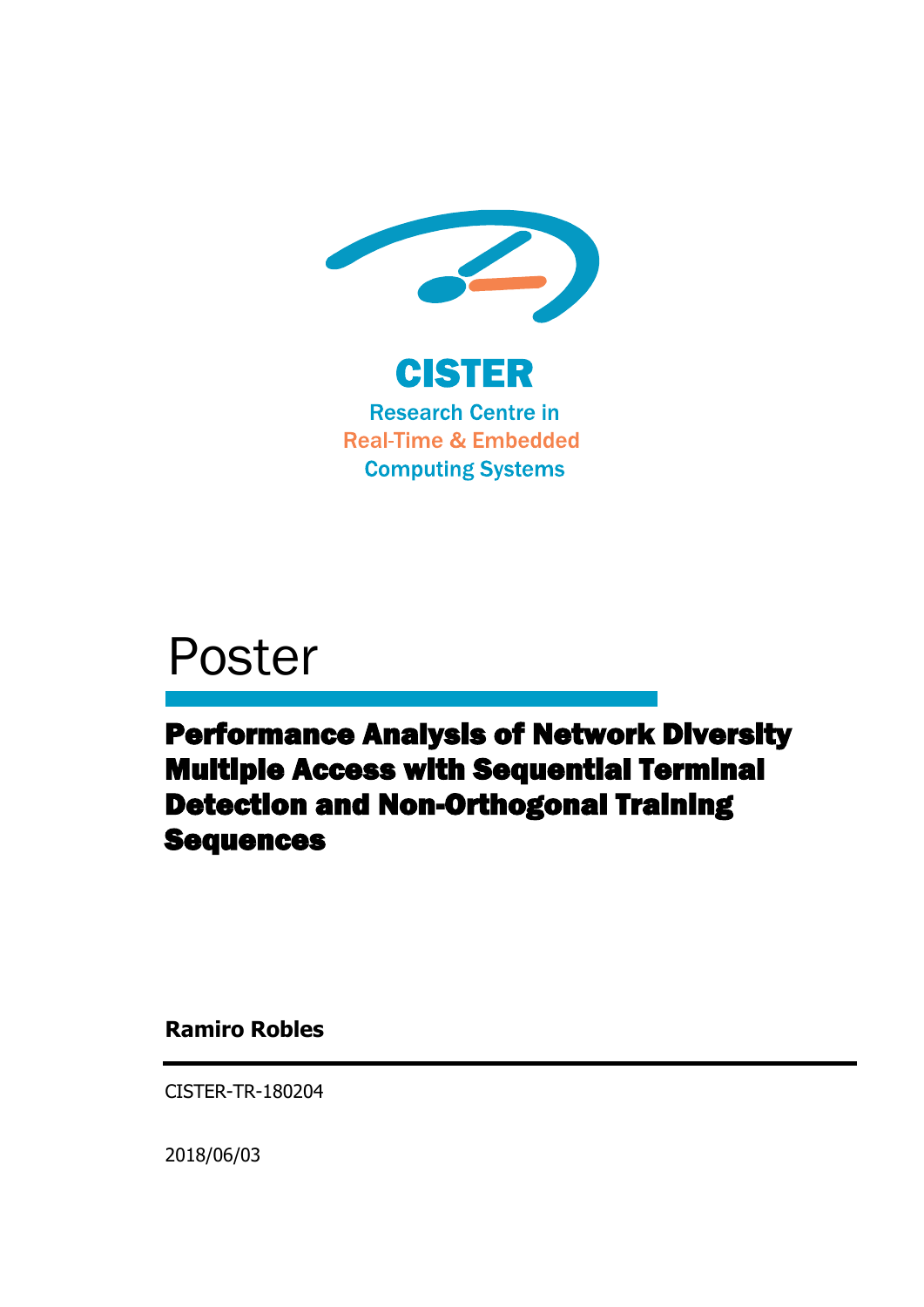## Performance Analysis of Network Diversity Multiple Access with Sequential Terminal Detection and Non-Orthogonal Training Sequences

#### Ramiro Robles

\*CISTER Research Centre Polytechnic Institute of Porto (ISEP-IPP) Rua Dr. António Bernardino de Almeida, 431 4200-072 Porto Portugal Tel.: +351.22.8340509, Fax: +351.22.8321159 E-mail: rasro@isep.ipp.pt http://www.cister.isep.ipp.pt

## Abstract

This paper presents a new approach for terminal presence detection in the family of training-based algorithms for random access called network diversity multiple access (NDMA). In NDMA, system-induced retransmissions are used to resolve the conflicts between colliding terminals. The key aspect in NDMA is to use signal processing tools to identify the size of the collision, as well as the identity of the contending terminals. This information is used to calculate the number of required retransmissions. These retransmissions are kept in memory, thereby creating a virtual MIMO (multiple input multiple-output) system that can be used to resolve the collision via source separation or mutiuser detection. These detection and source separation processes are based on a set of orthogonal training sequences, each sequence uniquely assigned to one terminal in the network. This paper proposes a new approach for NDMA using non-orthogonal training sequences. The number of available sequences is increased and the bandwidth used for training is therefore considerably reduced. This comes at the expense of multiple access interference between contending terminals. Additionally, in conventional NDMA the estimation of the collision multiplicity is conventionally achieved in the first time-slot of the collision resolution period. This paper extends the detector to include all the received copies of the original transmissions (the initial transmission and also subsequent retransmissions). This means that after each retransmission received by the base station, the estimation of the collision multiplicity and contending terminals identification must be updated. The analysis here presented includes the effects of multiple access interference caused by non orthogonal training sequences and the effect of sequential collision multiplicity estimation. Results suggest a decrease of performance with respect to the orthogonal case scenario, but a more flexible training sequence allocation that becomes relevant for large numbers of terminals.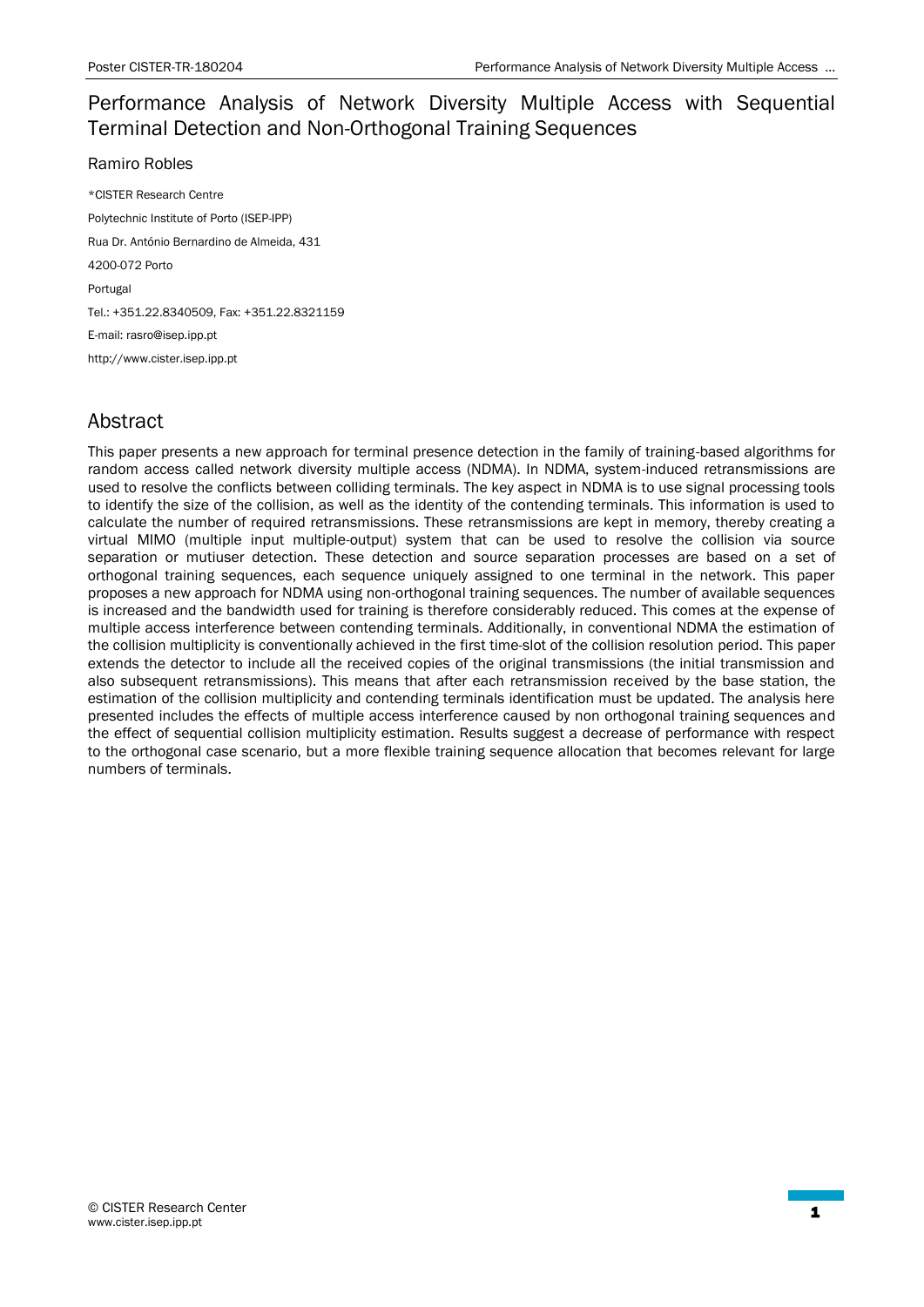# Performance Analysis of Network Diversity Multiple Access with Sequential Terminal Detection and Non-Orthogonal Training Sequences

Ramiro Sámano-Robles

Research Centre in Real-time and Embedded Computing Systems, Porto, Portugal Email: rasro@isep.ipp.pt

*Abstract*—This paper presents a new approach for terminal presence detection in the family of algorithms called network diversity multiple access (NDMA). In NDMA, system-induced retransmissions are used to resolve the conflicts between colliding terminals. The key initial aspect in NDMA is to use signal processing tools to identify the size of the collision, as well as the identity of the contending terminals. This information is used to calculate the number of required retransmissions. These retransmissions are stored in memory, thereby creating a virtual MIMO (multiple input multiple-output) system that can be used to resolve the collision via source separation or multiuser detection. These detection and source separation processes are based on a set of orthogonal training sequences, each sequence uniquely assigned to one terminal in the network. This paper proposes a new approach for presence detection in NDMA using non-orthogonal sequences. The number of available sequences is increased and the bandwidth used for training is therefore considerably reduced. This comes at the expense of multiple access interference (MAI) between contending terminals. Additionally, in NDMA the estimation of the collision multiplicity is conventionally achieved exclusively in the first time-slot of the collision resolution period. This paper extends the detector to include all the received copies of the original transmissions (the initial transmission and also subsequent retransmissions). This means that after each retransmission is received by the access point, the estimation of the collision multiplicity and contending terminals identification must be updated. The analysis here presented includes the effects of MAI caused by non orthogonal training sequences and the effect of sequential collision multiplicity estimation. Results suggest a considerably decrease of detection performance with respect to the orthogonal case scenario, but a more flexible training sequence allocation that becomes relevant for large numbers of terminals.

#### I. INTRODUCTION

Three main requirements are foreseen in future industrial wireless networks: high criticality, ultra-low latency, and high scalability for billions of distributed embedded devices foreseen in smart city applications. Typical allocation schemes are not suitable in these large set-ups, mainly due to scarce spectrum and signalling resources. A new generation of multiple access and resource allocation is expected for 5G [1].

Random access protocols are regaining attention in academic circles, mainly because of their low signalling requirements and low latency features at relatively low traffic loads. Their main disadvantage is the degrading effect of collisions when traffic loads are moderately high. However, the last two decades have witnessed a considerable improvement of random access using signal processing. Multi-packet reception (MPR) is the ability to decode simultaneously more than one transmission in random access [2]-[4].

One particularly attractive solution for MPR in random access was presented in [5] using retransmissions. The algorithm was called network diversity multiple access (NDMA). In NDMA, the access point (AP) uses signal processing to detect the presence of active terminals and thus estimate the collision multiplicity. Based on this information, the AP requests a number of retransmissions from the contending terminals. These signals are stored in memory in an attempt to create a virtual multiple-input multiple-output (MIMO) system that can be used to recover the original signals. In comparison with conventional MPR algorithms, NDMA can deal, in theory, with collisions of any size, as the system can request as many retransmissions as necessary to resolve collisions of variable size. NDMA can also be combined with conventional multiple antenna MPR capabilities or successive interference cancellation (SIC) (see [6]), thus further reducing the number of retransmissions required to resolve collisions.

Training-based versions of NDMA in non-dispersive and dispersive channels have been proposed in [5] and [7], respectively. Blind versions have also been proposed in [8] using rotational invariance techniques, and in [9] using independent component analysis (ICA). The cooperative version of NDMA has been investigated in [10]. Optimization of asymmetrical NDMA protocols with carrier-sensing has been addressed in [11]. Stability of asymmetrical NDMA with perfect detection/reception has been proposed in [12]. Stability of NDMA protocols with imperfect collision multiplicity estimation in symmetrical settings was studied in [13] using a Markov model. NDMA incorporating MPR and successive interference cancellation was proposed in [6]. Performance of NDMA with Automatic Repeat reQuest (ARQ) is addressed in [14].

Conventionally, NDMA uses orthogonal training sequences to achieve terminal presence detection, channel/collision multiplicity estimation, and source separation. However, in future systems with hundreds or thousands of objects with embedded distributed communication capabilities, the use of orthogonal training sequences can become prohibitely large in terms of spectrum usage. To alleviate this issue, this paper proposes the use of non-orthogonal training sequences for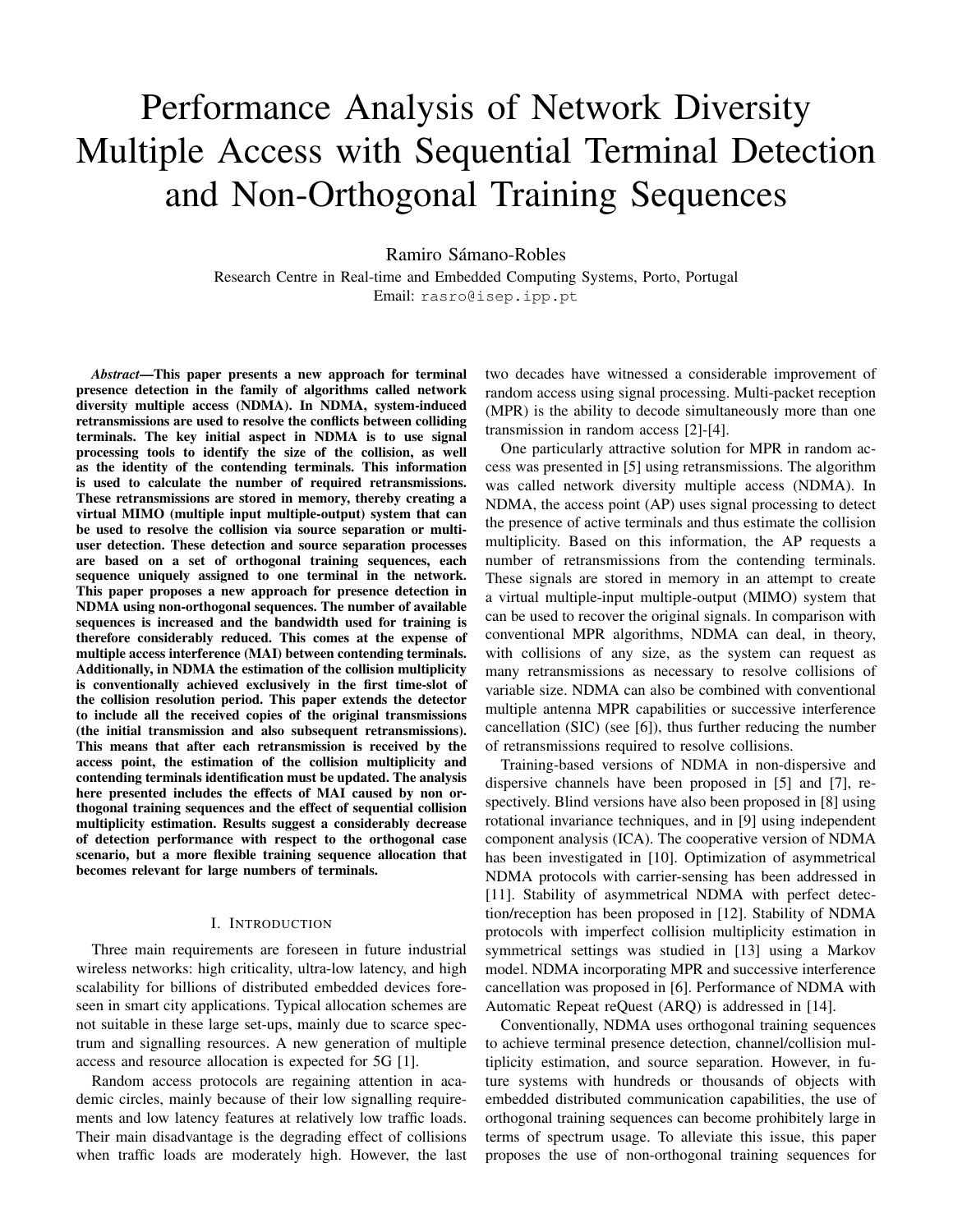NDMA, which allows for the increase of training sequences with minimum spectrum expenditure. This is achieved at the expense of the multiple access interference (MAI) created by the non-orthogonality condition of the sequences allocated to active terminals. All protocol expressions and the receiver operational characteristic (ROC) of the terminal presence detector are modified here to account for non-orthogonality feature. Conventionally, the NDMA protocol uses the training sequences for terminal presence detection and collision multiplicity estimation exclusively in the first time slot of any collision resolution period. It has been pointed out before in the literature of NDMA [5][7], that the identity of the contending terminals, and the collision multiplicity can also be updated after the reception of each retransmissions, thus contributing to an improvement of the estimation process. In our previous work in [15], sequential detection showed high gains particularly at high traffic loads. This previous work did not provide a theoretical framework for exact closed form expressions of the ROC of a sequential terminal detection process in NDMA. This paper aims to partially fill this gap, and provide expressions that allow us to optimize the exact detection performance of the protocol with sequential detection mechanisms and non-orthogonal training sequence design.

This paper is organized as follows. Section II describes the assumptions of the paper and system model. Section III presents the design of the terminal detector. Section IV presents the derivation of performance metrics and the results of simulation. Finally, Section V draws the conclusions.

*Notation:* Bold lower case letters (e.g., x) denote vector variables, bold upper case letters (e.g., **A**) denote matrices,  $(\cdot)^T$ is the vector transpose operator,  $E[\cdot]$  is the statistical average operator,  $(\cdot)^*$  is the complex conjugate operator,  $(\overline{\cdot}) = 1 - (\cdot)$ is the complement to one operator, e.g.  $\bar{a} = 1 - a$ , | · | is the set cardinality operator when applied to a set variable or the absolute value operator when applied to a scalar quantity, and  $(\cdot)^H$  is the Hermitian vector transpose operator.  $(\hat{x})$  indicates the estimator of the random variable x, and  $(x)$  the value of x conditional on channel conditions. The term  $\nu_{r,\lambda}(y)$  denotes the probability density function (PDF) of a central chi-square distribution of order r with parameter  $\lambda$ .  $f_x(x)$  and  $\overline{F}_x(x)$ denote respectively, the PDF and complementary cumulative distribution function (CCDF) of any random variable x.  $\mathcal{F}\{\cdot\}$ is the Fourier transform operator for PDFs.  $\mathbf{0}_Q$  and  $\mathbf{I}_Q$  denote, respectively the vector of Q zeros and the identify matrix of order  $Q$ ,  $i = \sqrt{-1}$  is the complex number and  $\omega$  is the frequency domain variable for PDFs.

#### II. SYSTEM MODEL

Consider the slotted random access network depicted in Fig. 1 with a set of J buffered one-antenna terminals and one central node or access point (AP) with one receiver antenna. The channel between terminal  $j$  and the AP in time-slot  $n$ of any resolution period is denoted by  $h_i(n)$ . All channel envelopes are assumed to be non-dispersive with Rayleigh statistics:  $h_i \sim \mathcal{CN}(0,\gamma)$ .

NDMA makes use of adaptive retransmissions to resolve conflicts. This can be observed in Fig. 1 where four resolution periods with a random number of time slots (due to adaptive retransmissions) are used to deal with different collisions. Every time the AP detects the presence of a collision, it proceeds to estimate the number of retransmissions required to resolve a collision. Retransmissions are collected over a random number of time-slots as decided by the AP. Multiuser decoding is then used to recover the contending signals. Details of each process of the NDMA protocol (detection, estimation, retransmission request, and signal decoding) are described in following subsections. The period of time used to resolve a collision is called contention resolution period or *epoch-slot* [5] and its length will be denoted by the random variable l. The set of terminal that collide at the beginning of any resolution period will be denoted by  $\mathcal T$ , and the set of terminals detected at the AP using the sequential detector proposed in this paper in time slot  $n$  of any epoch will be denoted by  $\mathcal{T}(n)$ . The probability of transmission at the beginning of an epoch slot will be denoted by  $p$ .



Fig. 1. Network-diversity multiple access with sequential detection.

Fig. 1 shows four examples of collision resolution in NDMA at the AP and the effects of sequential terminal detection. In the first epoch slot ( $e = 1$ ), two terminals collide at the first time slot  $\mathcal{T} = \{1, 2\}$ . The detector of the AP has detected  $\mathcal{T}(1) = \{1, 2, 4, 5\}$ . Since the number of detected terminals suggests more retransmissions are necessary, the feedback flag is set to '1' to indicate to the involved terminals to retransmit immediately in the next time slot. With the new retransmission, the AP process to update the set of terminals detected as active. This time, the detected terminals coincide with the set of colliding terminals. The two signals coming from active terminals can be resolved in two time slots. Therefore, the AP sets the flag to '0', which signals the end of the resolution period. Since the identity of the contending terminals and the number of required retransmissions have been correctly estimated, the resolution process has been successful for the 2 signals. The second epoch  $e = 2$  shows the case of underestimation of the identity of the contending terminals but correct number of retransmisions, while epoch  $e = 3$ shows an overestimation of the size of the collision, but in the end a correct estimation of the terminals involved in the collision. Finally epoch  $e = 4$  shows the example where the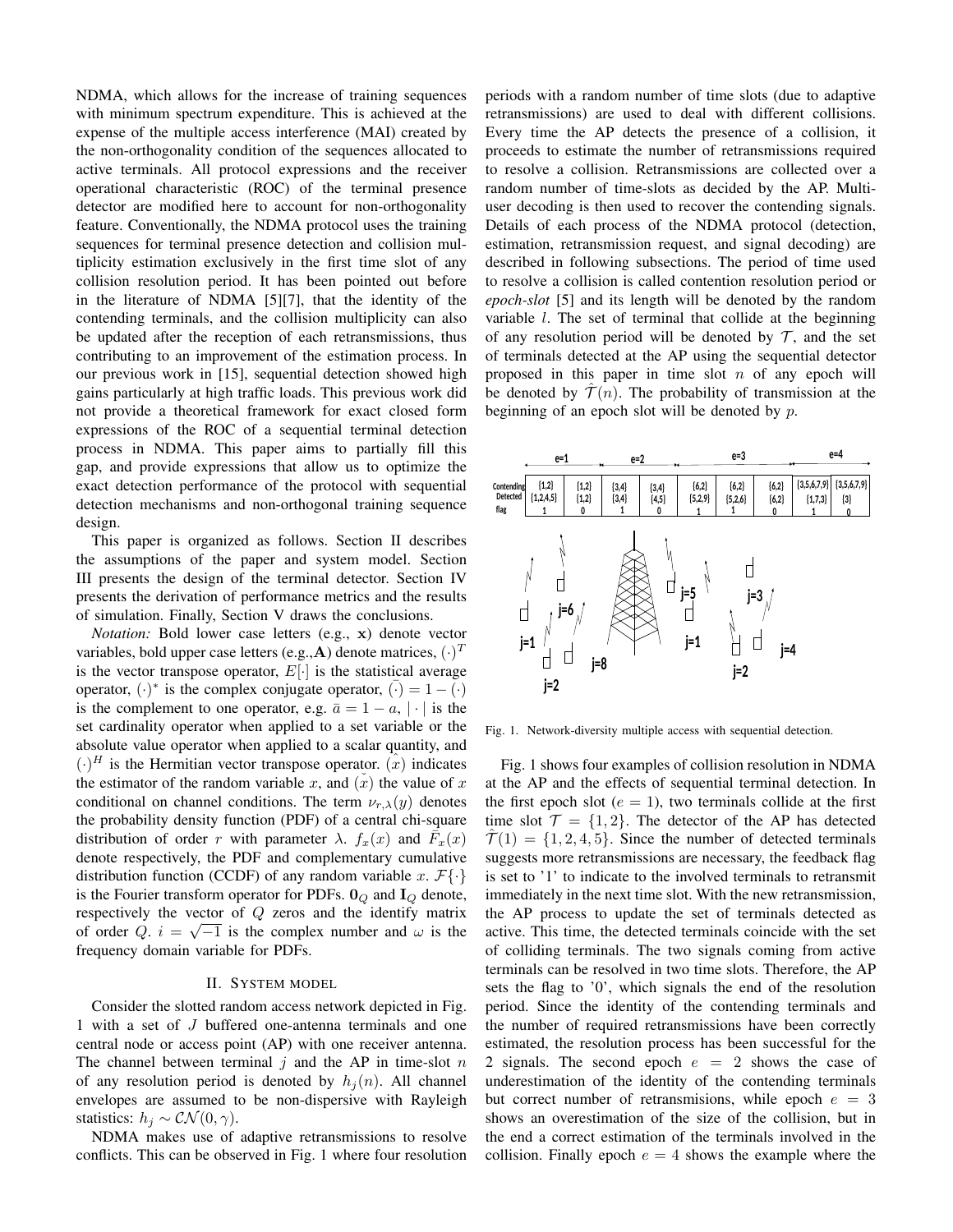detection mechanism incorrectly estimates both the identity of the terminals and the number of retransmissions, yielding the loss of all the contending signals.

#### *A. Signal model*

Each terminal is pre-assigned with an non-orthogonal code consisting of  $Q_t$  symbols:  $\mathbf{w}_i = [w_i(0), w_i(1), \dots, w_i(Q_t -$ 1)]<sup>T</sup>. This code is attached as header of each packet transmission of terminal  $j$ , and is employed for purposes of presence detection (collision multiplicity estimation) and channel estimation. The non-orthogonality condition of the set of codes is given by:  $\mathbf{w}_j^H \mathbf{w}_k =$  $\int \tilde{\delta}_j, \quad k = j$  $\delta_{j,k}$ ,  $\kappa = j$ . The conventional  $\delta_{j,k}$ ,  $k \neq j$ NDMA protocol employs Hadamard orthogonal codes whose length increases linearly with the number of sequences: for 16 terminals, the code is of length 16. Note the huge waste of potential sequences from  $2^{16}$  down to only 16. Non-orthogonal sequences aim to reduce this inefficiency and allow more terminals to be included in resource allocation. The received signal from all the headers of the set of contending users  $T$ in time-slot  $n$  of an epoch-slot can be written as:

$$
\mathbf{y}^{(h)}(n) = \sum_{j \in \mathcal{T}} h_j(n) \mathbf{w}_j + \mathbf{v}^{(h)}(n), \tag{1}
$$

where  $\mathbf{v}^{(h)}(n) = [v_0^{(h)}(n), \dots, v_{Q_t}^{(h)}]$  $\binom{n}{Q_t-1}(n)$ <sup>T</sup> is the zero-mean and white complex Gaussian noise vector in the header:  $\mathbf{v}^{(h)} \sim \mathcal{CN}(\mathbf{0}_{Q_t}, \sigma_v^2 \mathbf{I}_{Q_t})$ . The AP uses a matched-filter operation  $(\mathbf{w}_j^T \mathbf{y}^{(h)})$  to detect the presence of terminal j across each antenna. The results from all the antennas are then combined as follows:

$$
z_{j,n} = \sum_{\tilde{n}=1}^{n} |\mathbf{w}_{j}^{T} \mathbf{y}^{(h)}(\tilde{n})|^{2} = \sum_{\tilde{n}=1}^{n} \alpha_{j,n} = z_{j,n-1} + \alpha_{j,n}.
$$
 (2)

The total detection indicator  $z_{j,n}$  for terminal j in time-slot n is compared to a detection threshold  $\beta_n$  to decide whether terminal j is active or not. If  $z_{j,n} < \beta_n$  then the terminal is detected as inactive:  $j \notin \widehat{T}(n)$ . Otherwise, if  $z_{j,n} > \beta_n$ then the terminal is detected as active  $(j \in \mathcal{T}(n))$ . Since this detection process is prone to errors due to channel fading and noise, two cases of active detection can be identified: 1) terminal  $i$  can be correctly detected as active in time slot  $n$ with probability  $P_{D,n}$  provided the terminal has transmitted a packet, and 2) terminal  $j$  is incorrectly detected as active in time slot *n* with probability  $P_{F,n}$  (probability of false alarm) provided the terminal did not transmit a packet. By detecting each one of the contending terminals, the AP also has an estimation  $\hat{K}_n = |\hat{\mathcal{T}}(n)|$  of the real collision multiplicity  $K = |\mathcal{T}|.$ 

Unlike the conventional NDMA protocol, where the AP estimates the collision multiplicity only during the first time slot of an epoch, in this paper the AP is assumed to refine this estimation after the collection of every retransmission within a collision resolution period. Therefore, the estimated number of retransmissions required to resolve the collision is also updated. Since the AP has one receive antenna, the number of transmissions (including the initial transmission plus retransmissions) required in the non-blind version of NDMA is given by  $\hat{K}_n$ . This means that the number of diversity sources must be greater than or equal to the estimated collision multiplicity. To request a retransmission for diversity purposes, the AP simply indicates with a feedback flag at the end of each time-slot to all the contending users that retransmission is required in the next time slot. The feedback flag is kept active until all necessary retransmissions have been collected. This feedback channel is assumed to be ideal.

The signal received by the AP in time slot  $n$  can be written as follows:

$$
\mathbf{y}(n) = \sum_{j \in \mathcal{T}} h_j(n) \mathbf{s}_j + \mathbf{v}(n),\tag{3}
$$

where  $s_j = [s_j(0), s_j(2), \dots, s_j(Q-1)]^T$  is the vector of Q symbols transmitted by terminal j, and  $\mathbf{v}(n)$  =  $[v_0(n), \ldots, v_{Q-1}(n)]^T$  is the zero-mean and white complex Gaussian noise vector:  $\mathbf{v} \sim \mathcal{CN}(0, \sigma_v^2 \mathbf{I})$ . All the collected (re)transmissions are stored in memory to create a MIMO system that can be expressed as follows [5] [12]:

$$
\mathbf{Y}_{\widehat{K}\times Q} = \mathbf{A}_{\widehat{K}\times Q} \mathbf{S}_{K\times Q} + \mathbf{V}_{\widehat{K}\times Q},\tag{4}
$$

where  $Y$  is the collection of all received signal from the K time-slots of the epoch,  $A$  is the mixing or MIMO channel matrix, S is the array of stacked packets from all the contending users, each one with  $Q$  symbols, and finally  $V$ is the collected Gaussian noise vector. The mixing matrix A can be estimated by using the outcome of the matched filter operation from each antenna. The estimate  $A$  can be used to recover the contending packets using a zero forcing equalizer:  $\hat{\mathbf{S}} = (\hat{\mathbf{A}}^H \hat{\mathbf{A}})^{-1} \hat{\mathbf{A}}^H \mathbf{Y}$ , or a minimum mean square error (MMSE) receiver:  $\hat{\mathbf{S}} = (\hat{\mathbf{A}}^H \hat{\mathbf{A}} + \sigma_v^2 \mathbf{I})^{-1} \hat{\mathbf{A}}^H \mathbf{Y}$ , where the term  $\hat{S}$  indicates the soft estimate of the contending packets. This signal is then passed through hard symbol detection to recover the original packets S [5].

To facilitate NDMA MAC layer design, packet reception performance is usually approximated by the outcome of the collision multiplicity detector [5]. If all the contending users are correctly detected as active and none of the non-contending uses are incorrectly detected as active (false alarm) then all the packets are considered as correctly received by the AP. Otherwise, all packets are assumed to be lost in the collision resolution process. These protocol steps are repeated for subsequent epoch-slots.

#### III. DETECTOR PERFORMANCE MODEL

This section deals the modelling of the terminal presence detector indicator in (2). The probability of false alarm of a terminal that did not transmit a signal while still being detected as active in time slot  $n$  can be defined formally as follows:

$$
P_{F,n} = \Pr\{z_j(n) > \beta_n | j \notin \mathcal{T}\},\tag{5}
$$

which is the probability that  $z_j(n)$  is above the detection threshold  $\beta_n$ , conditional on terminal j not being one of the contending terminals. Similarly, the probability of detection  $P_{D,n}$  can be defined as the probability that  $z_i(n)$  is above the detection threshold  $\beta_n$ , conditional on terminal j being one of the contending terminals in time slot  $n$ :

$$
P_{D,n} = \Pr\{z_j(n) > \beta_n | j \in \mathcal{T}\},\tag{6}
$$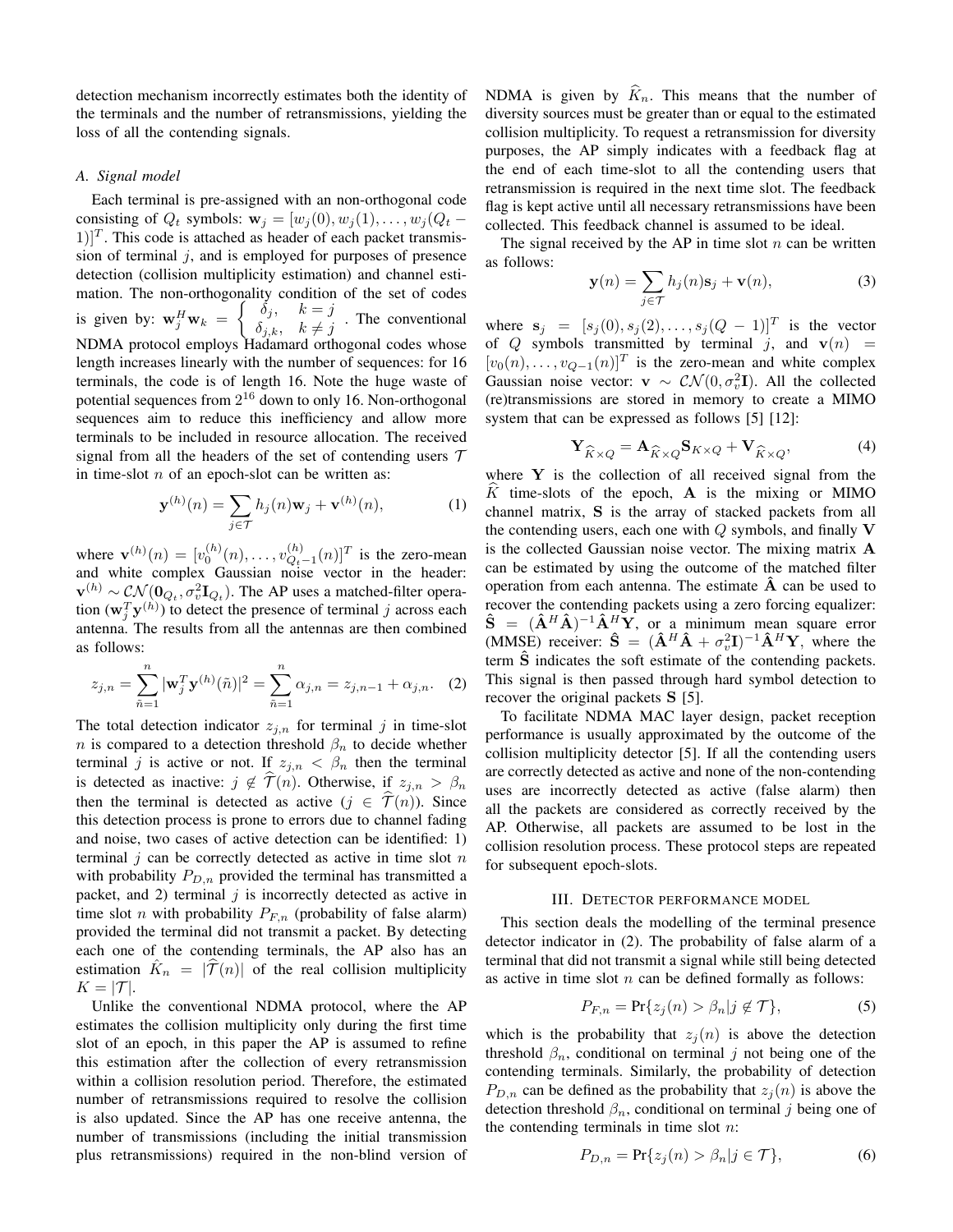Let us now substitute in the definition of  $\alpha_{i,n}$  in (2) the non-orthogonality condition of the training sequences and the expression for the received signal at the from (1):

$$
\alpha_{j,n} = \left| \kappa_{j,n} + \sum_{q=1}^{Q_t} v_q^{(h)}(n) \right|^2, \tag{7}
$$

where

$$
\kappa_{j,n} = \begin{cases} \delta_j h_j(n) + \sum_{k \in \mathcal{T}; k \neq j} \delta_{j,k} h_k(n), & j \in \mathcal{T} \\ \sum_{k \in \mathcal{T}} \delta_{j,k} h_k(n), & j \notin \mathcal{T} \end{cases}
$$
 (8)

The expression in (7) conditional on  $\kappa_{j,n}$  can be identified as a non-central Chi-square random variable with non-centrality parameter given by  $\kappa_{j,n}$ . The conditional PDF of  $\alpha_{j,n}$  can be therefore written as follows:

$$
\check{f}_{\alpha_{j,n}}(y) = \sum_{r=0}^{\infty} C_{r,j}(n) \nu_{r,\lambda}(y)
$$
\n(9)

where  $C_{r,j}(n) = \frac{\kappa_{j,n}^r}{r!} e^{-\kappa_{j,n}}$  and  $\lambda = Q_t \sigma_v^2$ . Consider the binary random variable  $t_{j,n}$  that indicates whether terminal j was detected as active  $(t_{j,n} = 1)$  or not  $(t_{j,n} = 0)$  in the *n*th time slot of a resolution period. The PDF of the combined detection signal  $z_{j,n}$  from different time slots conditional on the detection outcomes of the previous time slots (denoted as  $\mathbf{t}_{j,n} = [t_{j,1}, \ldots t_{j,n}]$  can be written as a piecewise function model for the different intervals defined by the detection thresholds  $\beta_n$ , each one expanded as an infinite series of central chi-square distributions as follows:

$$
\check{f}_{z_j,n}(y) = \check{f}_{z_j,n}^{(\tilde{n})}(\mathbf{t}_j, \mathbf{t}_j}(y)) = \sum_{r=0}^{\infty} \tilde{C}_{r,j,n}^{(\tilde{n})} \nu_{r,\lambda}(y), \quad \beta_{\tilde{n}} \leq y \leq \beta_{\tilde{n}+1}.
$$

Note that  $\check{f}_{z_{j,n}|{\bf t}_{j,n}}^{(\tilde{n})}(y) = 0$ ,  $\tilde{n} < n^*$ , where  $n^*$  indicates the index of the vector  $\mathbf{t}_{j,n}$  with the last element with value  $t_{j,n} =$ 1. This simply means that once the indicator  $z_{i,n}$  is detected as higher than the detection threshold  $\beta_n$ , the PDF for values lower than this threshold does not exist. The conditional PDF of the combined signal detection indicator  $z_{j,n}$  in time slot n can be obtained as the convolution integral of the PDF of the indicator variable in the previous time slot  $n-1$  and the PDF of the signal in the current time slot  $\alpha_{j,n}$ . This can be written as follows:

$$
\check{f}_{z_{j,n}|\mathbf{t}_{j,n}}^{(\tilde{n})}(y) = \check{f}_{z_{j,n}|\mathbf{t}_{j,n}}^{(\tilde{n}-1)}(\beta_{\tilde{n}}) + \int_{\beta_{\tilde{n}}}^{y} \hat{f}_{z_{j,n-1}|\mathbf{t}_{j,n}}^{(\tilde{n}-1)}(y) f_{\alpha_{j,n}}(y-x) dx
$$

From the explicit PDF expression we can obtain the conditional probability of detection and the probability of false alarm, respectively, as the CCDF valued at  $\beta_n$ :

$$
\check{P}_{D,j,n} = \hat{\bar{F}}_{z_{j,n}|\mathbf{t}_{j,n}}^{(\tilde{n})}(\beta_{\tilde{n}}) \qquad j \in \mathcal{T}
$$

$$
\check{P}_{F,j,n} = \hat{\bar{F}}_{z_{j,n}|\mathbf{t}_{j,n}}^{(\tilde{n})}(\beta_{\tilde{n}}) \qquad j \notin \mathcal{T}
$$

The conditional probability of correct detection of all terminals in a specific realization of epoch length l and collision set  $\mathcal{T}$ :

$$
\check{\Pr}\{\hat{\mathcal{T}}(l) = \mathcal{T}|l\} = \prod_{k \in \mathcal{T}} \check{P}_{D,k,l} \prod_{\tilde{k} \notin \mathcal{T}} \check{\bar{P}}_{F,\tilde{k},l} \tag{10}
$$

The probability mass function (PMF) of the length of a resolution period can be expressed as the average over all realizations of set of contending terminals as follows:

$$
\Pr\{l=\tilde{l}\}=\sum_{\mathcal{T}|K>0}\Pr\{\mathcal{T}\}\Pr\{l=\tilde{l}|\mathcal{T}\},
$$

where  $\Pr{\mathcal{T}} = \prod_{k \in \mathcal{T}} p_k \prod_{\tilde{k} \notin \mathcal{T}} \bar{p}_j$  is the probability of occurrence of the collision set T, and  $Pr\{l = l | T\}$  is the PMF of the length of an epoch conditional on a specific realization collision set  $T$ . This PMF term conditional on specific channel realizations can be written as follows:

$$
\tilde{\Pr}\{l=\tilde{l}|\mathcal{T}\}=\left\{\begin{array}{ll}\prod_{n=1}^{\tilde{l}-1}\sum_{\mathbf{t}_n|\frac{\tilde{K}_n}{n}\leq 1}\check{\Pr}\{\mathbf{t}_n|\mathbf{t}_{n-1}\},\\ \times\sum_{\mathbf{t}_n|\hat{K}_n/n\geq 1}\check{\Pr}\{\mathbf{t}_n|\mathbf{t}_{n-1}\} & \tilde{l} < J\\ \prod_{n=1}^{J-1}\sum_{\mathbf{t}_n|\frac{\tilde{K}_n}{n}\leq 1}\check{\Pr}\{\mathbf{t}_n|\mathbf{t}_{n-1}\}, & \tilde{l} = J\end{array}\right. \tag{11}
$$

where

$$
\tilde{\Pr}\{\mathbf{t}_n|\mathbf{t}_{n-1}\} = \prod_{k \in \hat{\mathcal{T}}(n); k \notin \mathcal{T}} \tilde{P}_{F,k,n} \prod_{k \in \hat{\mathcal{T}}(n); k \in \mathcal{T}} \tilde{P}_{D,k,n}
$$
\n
$$
\prod_{k \notin \hat{\mathcal{T}}; k \notin \mathcal{T}} \tilde{P}_{F,k,n} \prod_{k \notin \hat{\mathcal{T}}(n); k \in \mathcal{T}} \tilde{P}_{D,k,n} \qquad (12)
$$

The joint probability of correct detection of all the active terminals in exactly the number of time slots that is equal to the size of the collision set is given by:

$$
\tilde{\Pr}\{\hat{T}(l) = \mathcal{T}, l = K|\mathcal{T}\} = \prod_{n=1}^{K-1} \sum_{\substack{\mathbf{t}_n|\frac{\hat{K}_n}{n} \le 1}} \tilde{\Pr}\{\mathbf{t}_n|\mathbf{t}_{n-1}\}
$$
\n
$$
\times \prod_{k \in \mathcal{T}} \tilde{P}_{D,k,K} \prod_{\tilde{k} \notin \mathcal{T}} \tilde{\bar{P}}_{F,\tilde{k},K} \tag{13}
$$

The unconditional PMF of the epoch length and the correct terminal detection probability can be obtained by averaging (numerically) the previous expressions over the channel space of the terminals. Optionally, this averaging operation can be conducted in the frequency domain, where the product of different probability terms can be found to be expressed in the frequency domain  $(\omega)$  as follows:

$$
\mathcal{F}\left\{\prod_{u} P_u\right\} = \sum_{r=0}^{\infty} \left(\sum_{u} \kappa_u\right)^r (i\omega)^{-r} (1 - i\omega\lambda)^{-r}.
$$

The averaging operation is obtained over the channel states that are contained in the terms  $\kappa_u$ , which are the non-centrality parameters of the infinite series expansion of all the set of probability expressions. The inverse Fourier transform yields the desired unconditional probability expression.

#### IV. PERFORMANCE METRICS AND RESULTS

The detector throughput of NDMA is defined as the ratio of epoch lengths with all terminals correctly detected to the average length of an epoch. The detector throughput can be used as a boundary of the full performance of NDMA. This can be expressed as follows:

$$
T_d = \frac{\sum_{\mathcal{T},l} |\mathcal{T}| \Pr{\hat{T}(l) = \mathcal{T}, l = K|\mathcal{T}\} \Pr{\mathcal{T}\}}{E[l] = \sum_{\tilde{l}=1}^{J} \tilde{l} \Pr{\{l = \tilde{l}\}}}. \tag{14}
$$